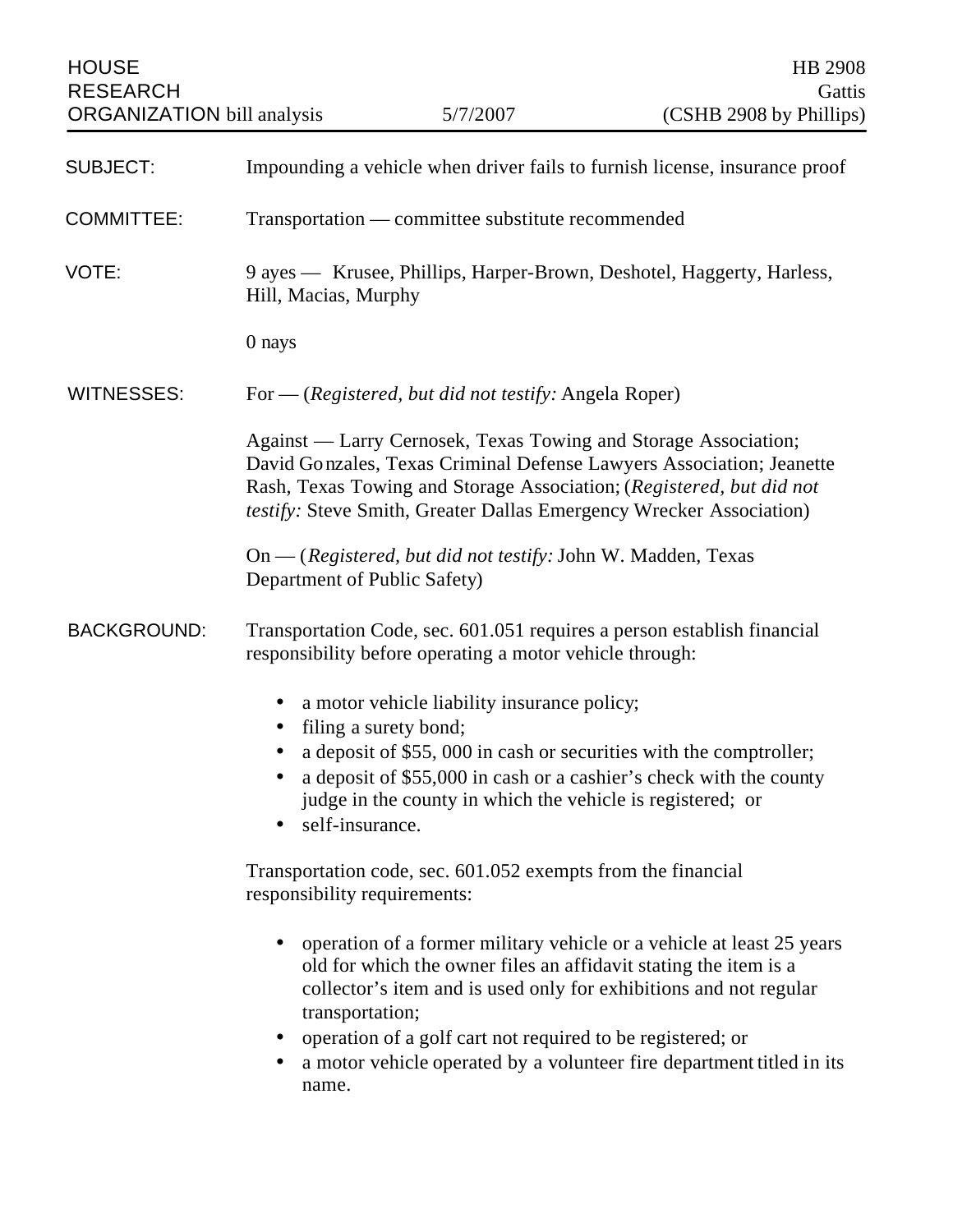## HB 2908 House Research Organization page 2

Transportation Code, sec. 601.053 requires a motor vehicle operator required to establish financial responsibility to furnish a peace officer or a person involved in an accident with the operator:

- a vehicle liability insurance policy, or a photocopy thereof, covering the vehicle;
- a standard proof of motor vehicle liability insurance form prescribed by the Texas Department of Insurance and issued by a liability insurer for the motor vehicle;
- an insurance binder confirming the operator is in compliance;
- a surety bond certificate;
- a certificate of a deposit with the comptroller covering the vehicle;
- a copy of a certificate of a deposit with the appropriate county judge covering the vehicle; or
- a certificate of self-insurance covering the vehicle, or a photocopy of the certificate.

A person who cannot exhibit evidence of financial responsibility is presumed to have operated the vehicle in violation of Transportation Code, sec. 601.051. Operating a motor vehicle in violation of sec. 601.051 is an offense under Transportation Code, sec. 601.191, unless the person charged produces to the court one of the documents described above establishing proof of financial responsibility, in which case the charge is dismissed.

Transportation Code, sec. 601.261 requires the county sheriff to impound the motor vehicle of a person who is convicted twice under sec. 601.191.

DIGEST: CSHB 2908 would add Transportation Code, sec. 601.0535, allowing a peace officer to impound a vehicle if the driver operated it without establishing financial responsibility and failed to display a driver's license on demand, as required by Transportation Code, sec. 521.025. The peace officer would be required to issue to the driver a form designed by the officer's law enforcement agency that explained how the operator or owner could recover the vehicle.

> A law enforcement agency could release the vehicle to the owner or operator only if the owner or operator paid for the cost of impoundment, showed the agency a valid driver's license, and provided evidence consistent with: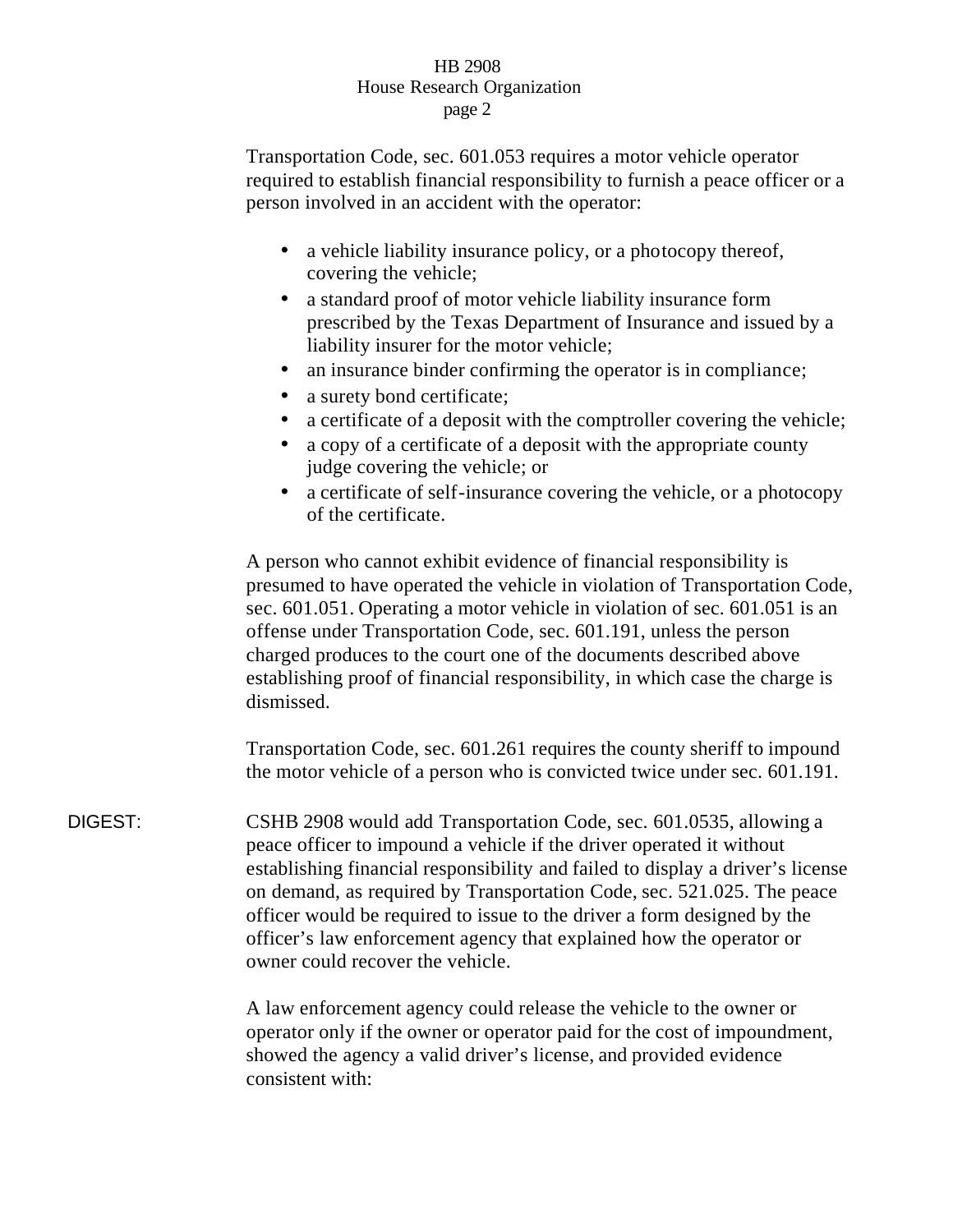## HB 2908 House Research Organization page 3

- documents eligible as proof of insurance to a peace officer under sec. 601.053, showing that on the date the vehicle was impounded, the operator had established financial responsibility under sec. 601.051;
- those same documents if financial responsibility had been established since the date of the impoundment; or
- information required under sec. 601.052 to show that on the date of impoundment, the vehicle was exempt from financial responsibility requirements.

The bill would take effect September 1, 2007, and would apply only to an offense committed on or after that date.

**SUPPORTERS** SAY: CSHB 2908 would allow a peace officer to impound a vehicle operated by a person who did not abide by the simple requirements that entitle a person to drive in Texas. The bill would improve road safety and could reduce a political subdivision's liability that might stem from an uninsured, unlicensed driver causing a serious accident after being allowed by local law enforcement to return to the road.

> The state requires drivers to carry a driver's license and proof of insurance to ensure that drivers operate according to the rules and have made provisions to cover some or all of the damages that could result from an accident. Driving is not a right but a privilege granted to those who have successfully met both standards, and people who, for whatever reason, cannot meet one or both requirements should not be allowed to drive on Texas roads. Allowing people who repeatedly violate the law, regardless of their particular situation, to continue to drive creates a safety concern.

> The state already allows local authorities to impound vehicles for a number of reasons. Current law provides for vehicle impoundment after an offender twice has been convicted on a charge of failing to maintain financial responsibility. In addition, a vehicle may be impounded indefinitely under other conditions, such as following intoxication assault by the driver. CSHB 2908 simply would allow officers to impound a vehicle whose owner lacked even the most basic documentation required by law. However, it would not require the impoundment of a vehicle under such circumstances, giving the officer discretion to respond appropriately to individual situations.